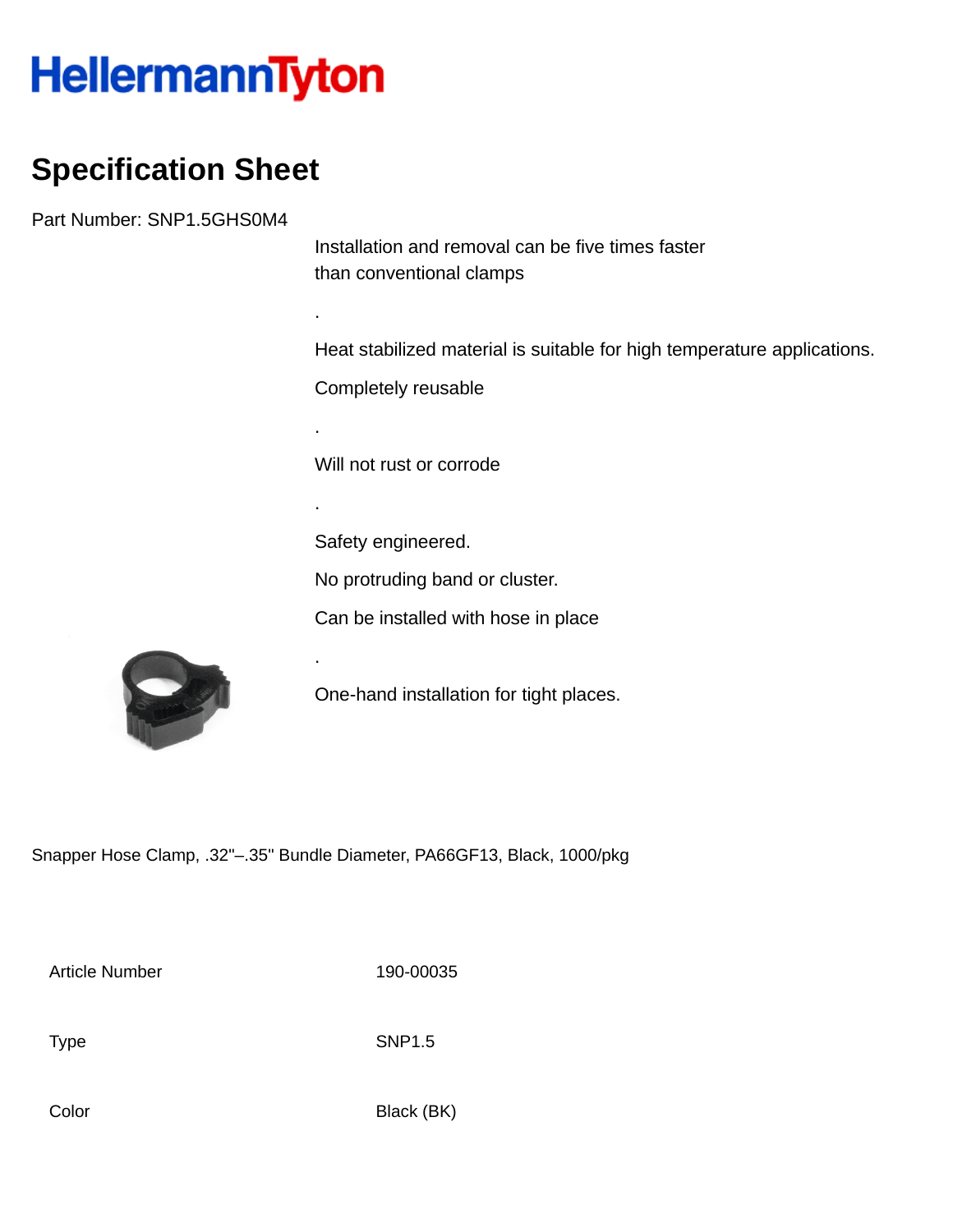| <b>Quantity Per</b>                   | bag                                                                                                                                                                                                                                                                                                                                                                                                                                                                                                                                                                                                                                                                                                                                                                                                                                                                                                                                                                                                                                |
|---------------------------------------|------------------------------------------------------------------------------------------------------------------------------------------------------------------------------------------------------------------------------------------------------------------------------------------------------------------------------------------------------------------------------------------------------------------------------------------------------------------------------------------------------------------------------------------------------------------------------------------------------------------------------------------------------------------------------------------------------------------------------------------------------------------------------------------------------------------------------------------------------------------------------------------------------------------------------------------------------------------------------------------------------------------------------------|
| <b>Product Description</b>            | Snapper Hose Clamps are lightweight and corrosion-resistant.<br>Manufactured from high-performance thermoplastic materials<br>selected to work well in a variety of diverse environments. A quick<br>ratchet closure provides for reduced assembly line time and allows<br>for application after connection of the hose. Release is achieved by<br>initiating opposed lateral movement of the ratchet ends. Heat<br>stabilized materials are available for high-temperature, motor, and<br>under-hood applications. Snappers are also stable in a wide variety of<br>chemicals including salts, bases, alcohols, ethers, detergents,<br>gasoline, lubricating oils, and greases. The Snapper is available in 32<br>standard sizes ranging from 1/4" to 4-1/2" ID. Snappers are<br>manufactured in white polyacetal and black polyamide 6.6 glass filled<br>impact modified heat stabilized material. Custom designed and<br>different colored or shaped Snappers are available based upon<br>applications and volume requirements. |
| <b>Short Description</b>              | Snapper Hose Clamp, .32"-.35" Bundle Diameter, PA66GF13, Black,<br>1000/pkg                                                                                                                                                                                                                                                                                                                                                                                                                                                                                                                                                                                                                                                                                                                                                                                                                                                                                                                                                        |
| <b>Global Part Name</b>               | SNP1.5-PA66GF13-BK                                                                                                                                                                                                                                                                                                                                                                                                                                                                                                                                                                                                                                                                                                                                                                                                                                                                                                                                                                                                                 |
| <b>Fixation Method</b>                | Plug-in mounting                                                                                                                                                                                                                                                                                                                                                                                                                                                                                                                                                                                                                                                                                                                                                                                                                                                                                                                                                                                                                   |
| Variant                               | Closed                                                                                                                                                                                                                                                                                                                                                                                                                                                                                                                                                                                                                                                                                                                                                                                                                                                                                                                                                                                                                             |
| <b>Bundle Diameter Min (Imperial)</b> | 0.31                                                                                                                                                                                                                                                                                                                                                                                                                                                                                                                                                                                                                                                                                                                                                                                                                                                                                                                                                                                                                               |
| <b>Bundle Diameter Min (Metric)</b>   | 8.0                                                                                                                                                                                                                                                                                                                                                                                                                                                                                                                                                                                                                                                                                                                                                                                                                                                                                                                                                                                                                                |
| <b>Bundle Diameter Max (Imperial)</b> | 0.35                                                                                                                                                                                                                                                                                                                                                                                                                                                                                                                                                                                                                                                                                                                                                                                                                                                                                                                                                                                                                               |
| <b>Bundle Diameter Max (Metric)</b>   | 8.9                                                                                                                                                                                                                                                                                                                                                                                                                                                                                                                                                                                                                                                                                                                                                                                                                                                                                                                                                                                                                                |
| Wall Thickness WT (Imperial)          | .055                                                                                                                                                                                                                                                                                                                                                                                                                                                                                                                                                                                                                                                                                                                                                                                                                                                                                                                                                                                                                               |